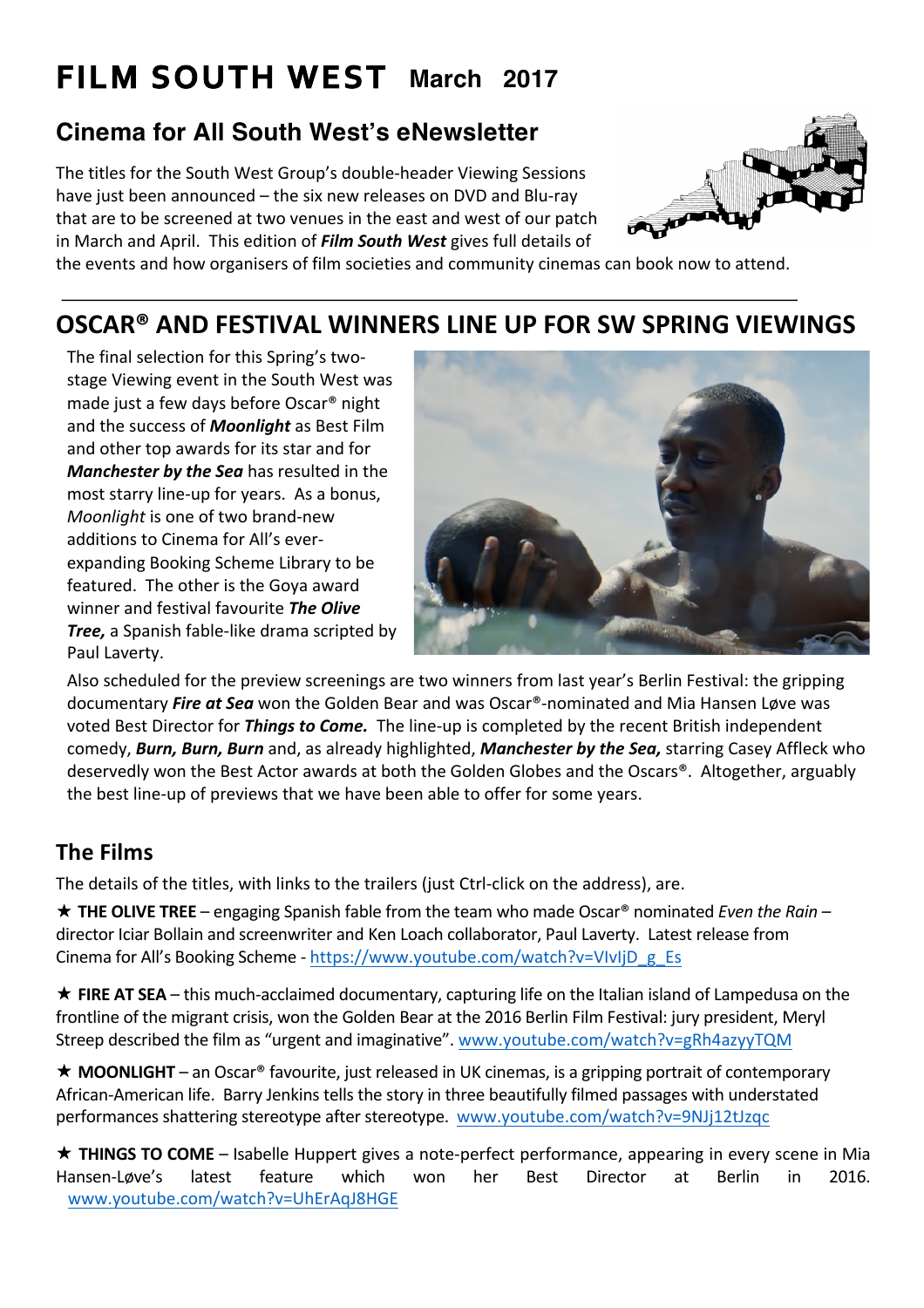\* BURN, BURN, BURN -Laura Carmichael, *Downton Abbey's* Lady Edith, and Alice Lowe lead an all-star British cast in this bizarre road-trip comedy. www.youtube.com/watch?v=\_g1hMTF2VA0

**★ MANCHESTER BY THE SEA**– American independent director Kenneth Lonergan has crafted an emotional tour-de-force drawing a career-best performance from Casey Affleck that earned him a deserved Best Actor Golden Globe. www.youtube.com/watch?v=gsVoD0pTge0

## **The Venues**

Here's some information on the venues

#### **Sunday 26th March** – **Armstrong Hall, Thornbury**

We return to the Armstrong and Cossham Halls, guests of Thornbury Picture House.

**How to get there:** exit the north-bound M5 at Junction 16 and take the A38 north signposted Thornbury; after 5 miles, take the B4061 left at the traffic lights and follow the hill down into Thornbury, over a mini roundabout and then take the first right into Chapel Street. The Hall is on your right and free car parking is on the left. Click on the postcode for a map BS35 **2BJ.** Note that the clocks go **forward** on the 26<sup>th</sup> March so a slightly earlier start will be necessary.



**Catering:** As usual, the ticket price includes lunch, offering a choice of a meat or vegetarian lasagne; make the choices of

your party clear on the application form. If you require a vegan alternative, there's a space on the form but let us know as soon as possible so that the caterers can make arrangements. There will also be refreshments throughout the day including cake!

#### **Sunday 9th April** – **Calstock Arts, Cornwall**

Two weeks later, our hosts are one of Carn to Cove's new venues in the Old Chapel on the banks of the river Tamar about 7 miles from Tavistock (see right). After the success of the Viewings in Hayle and Lostwithiel, we are delighted to be collaborating again with Claire Marshall and Carn to Cove.

**How to Get There** Calstock is 7 miles south west of Tavistock just off the A390. It is 18 miles from the centre of Plymouth, which is a 35 minute drive via the A388. Free parking is available in the main village car park and at Calstock station. For a map and further details of the Calstock Arts venue use this link PL18 9QX

**Catering:** The menu at Calstock Arts will be freshly made Quiche (vegetarian and non vegetarian) with a selection of salads, and a choice of a lemon or Banoffee puddings. The bar will be open. Remember to indicate on the application form which of your party require the vegetarian or non-vegetarian option.

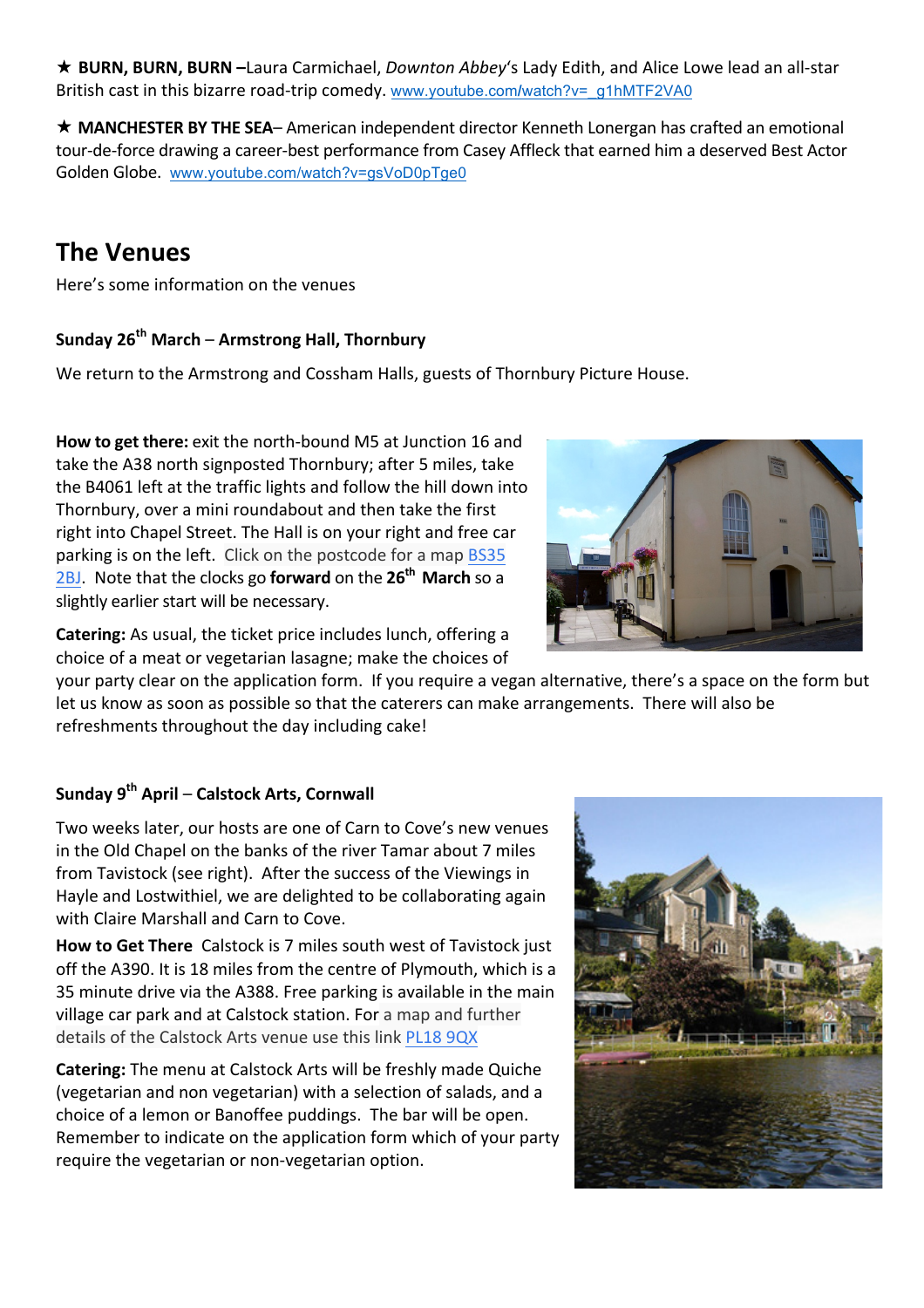#### **Thornbury or Calstock or Both?**

Any member of community cinema/film society organising committee, signed up with Cinema for All or C Fylm, is welcome to come along to either event – or both! Please send off the relevant application form to Andy Hastie for Thornbury by 19<sup>th</sup> March and for Calstock, Claire Marshall (claire@actcornwall.org.uk) by **31<sup>st</sup> March.** If you have not received the application forms by email, contact Bernard at chepdesk@icloud.com They are also available on the SW website http://cinemaforallsw.org/

#### **OTHER NEWS**



#### One highlight of the Party was a giant 'cake' out of which Henry Walkley burst with a plastic machine gun in an homage to a scene from one of Phill's favourite films. *Some Like It Hot*

#### **Congratulations to Phill Walkley**

Last month, Lord Fellowes and his wife, Lady Emma Fellowes were guests of honour at a lunchtime party for the founder and programme director of Moviola, Phill Walkley, on the occasion of his retirement.

Phill launched the rural cinema network back in 2001 after many years setting up film societies including Yeovil Cinémathèque and spells as Chair of the South West Group and our national organisation, then named British Federation of Film Societies in the 80s. Lord Fellowes paid tribute to Phill's successful leadership, along with Christina Walkley, in developing Dorset Film Touring into today's Moviola Partners and Associates with 260 community cinema venues from Orkney and the Scottish Highlands to Coverack in Cornwall. 



#### • **SW Website – send us your news!**

The South West website at http://cinemaforallsw.org/ is now fully operational and looking to be the hub for news and views for all Cinema for All South West members. Any items on special events, popular titles, success with funding applications etc. are welcome – send to admin@cinemaforallsw.org with photos if possible. 

All contributions will be welcomed!

Brian Clay and Bernard Groves Cinema for All South West Group